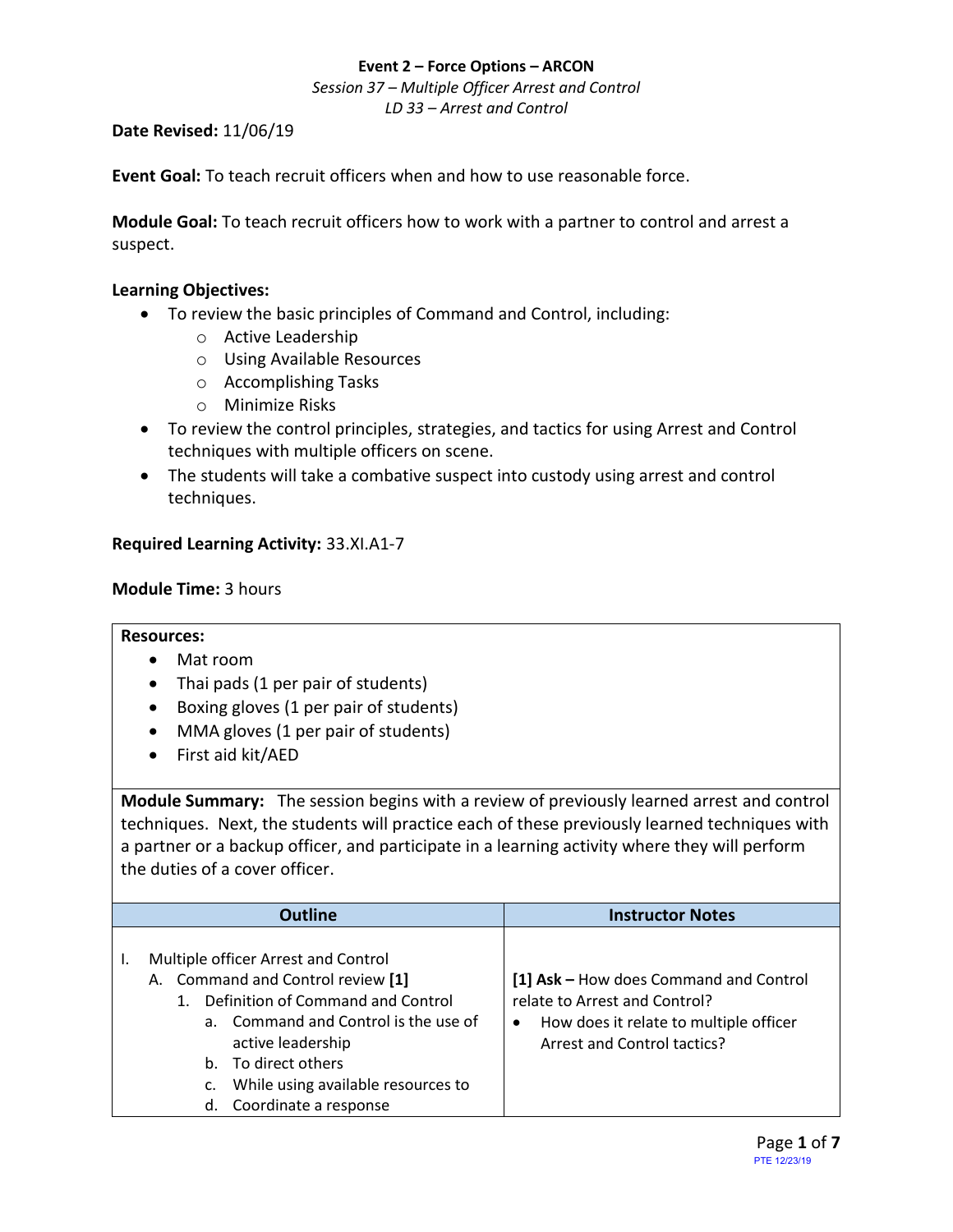*Session 37 – Multiple Officer Arrest and Control*

|    |    | ככ שב<br>micsuund conu oi                                      |                                                |
|----|----|----------------------------------------------------------------|------------------------------------------------|
|    | e. | Accomplish tasks                                               |                                                |
|    | f. | And minimize risk                                              |                                                |
| 2. |    | Command [2]                                                    | [2] Ask - What is Command and how can you      |
|    | а. | Definition of Command                                          | implement these concepts during a Use of       |
|    |    | 1) Uses active leadership to                                   | Force situation where you need to use Arrest   |
|    |    | 2) Establish order                                             | and Control techniques?                        |
|    |    | 3) Provide stability and structure                             |                                                |
|    |    | 4) Set objectives                                              |                                                |
|    |    | 5) And create conditions under                                 |                                                |
|    |    | which the function of control can                              |                                                |
|    |    | be achieved                                                    |                                                |
|    |    | 6) With minimal risk                                           |                                                |
|    |    | b. Active Leadership                                           |                                                |
|    |    | 1) Using clear, concise, and                                   |                                                |
|    |    | unambiguous communication                                      |                                                |
|    |    | 2) To develop and implement a plan                             |                                                |
|    |    | 3) Direct personnel<br>4) And manage resources                 |                                                |
| 3. |    | Control [3]                                                    | [3] Ask - What is Control? Is there a          |
|    | a. | Definition of Control                                          | difference in control when we speak of         |
|    |    | 1) Implements the plan of action                               | Command and Control vs Arrest and Control?     |
|    |    | 2) While continuously assessing the                            | Situational control?<br>$\bullet$              |
|    |    | situation                                                      | Suspect control?<br>٠                          |
|    |    | 3) Making necessary adjustments                                | Self-control?<br>$\bullet$                     |
|    |    | 4) Managing resources                                          |                                                |
|    |    | Managing the scope of the<br>5)                                |                                                |
|    |    | incident (containment)                                         |                                                |
|    |    | And evaluating whether existing<br>6)                          |                                                |
|    |    | Department protocols apply to                                  |                                                |
|    |    | the incident                                                   |                                                |
|    | b. | Using Available Resources [4]                                  | [4] Ask - What are some of the resources you   |
|    |    | Identifying and managing those<br>1)                           | might have available to you in a Use of Force  |
|    |    | resources                                                      | situation with multiple officers involved?     |
|    |    | That are needed to plan and<br>2)                              |                                                |
|    |    | implement                                                      |                                                |
|    |    | The desired course of action<br>3)                             |                                                |
|    | c. | <b>Accomplishing Tasks [5]</b>                                 | [5] Ask - What are some of the ways that we    |
|    |    | Breaking down a plan of action<br>1)                           | can successfully accomplish tasks during a     |
|    |    | Into smaller objectives<br>2)                                  | multiple officer Use of Force situation?       |
|    |    | 3) And using personnel and                                     |                                                |
|    |    | resources                                                      |                                                |
|    |    | 4) To meet those objectives                                    | [6] Ask - What specifics action can we take to |
|    | d. | Minimizing Risk [6]                                            | help minimize risks in a multiple officer Use  |
|    |    | Taking appropriate actions<br>1)                               | of Force situation?                            |
|    |    | To minimize risk exposure<br>2)<br>3) To those impacted by the |                                                |
|    |    | incident                                                       |                                                |
|    |    |                                                                |                                                |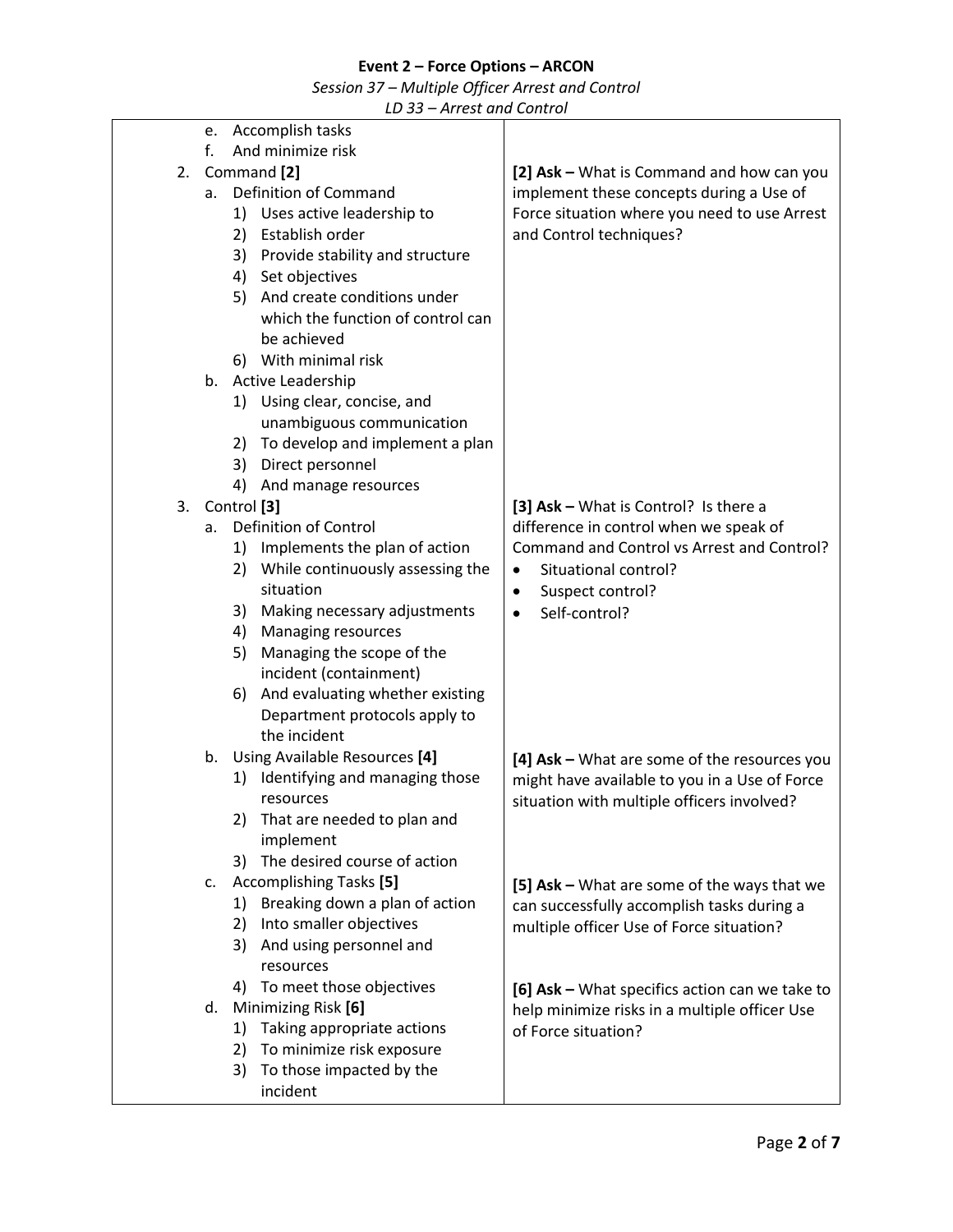*Session 37 – Multiple Officer Arrest and Control*

|    | 4)           | Including the community and              |                                                 |
|----|--------------|------------------------------------------|-------------------------------------------------|
|    |              | first responders                         |                                                 |
| 4. | Expectations |                                          |                                                 |
|    | а.           | Initial responsibility [7]               |                                                 |
|    | 1)           | The senior officer, or any officer       | [7] Ask - What are the initial responsibilities |
|    |              | on scene                                 | of officers on scene?                           |
|    | 2)           | Who has gained sufficient                |                                                 |
|    |              | situational awareness                    |                                                 |
|    | 3)           | Shall begin the process to               |                                                 |
|    |              | develop a plan of action                 |                                                 |
|    | 4)           | One of the primary                       |                                                 |
|    |              | responsibilities is direction and        |                                                 |
|    |              | guidance of subordinate                  |                                                 |
|    |              | personnel                                |                                                 |
|    |              | b. Individual officer responsibility [8] |                                                 |
|    |              | 1) All officers on scene are             | [8] Ask - Who is responsible for Command        |
|    |              | responsible for Command and              | and Control?                                    |
|    |              | Control                                  |                                                 |
|    |              | 2) Officers must identify the            |                                                 |
|    |              | Incident Commander (IC)                  |                                                 |
|    |              | 3) Officers must be ready and            |                                                 |
|    |              | receptive to direction and orders        |                                                 |
|    |              | from the IC                              |                                                 |
|    |              | 4) Officers should be ready to           |                                                 |
|    |              | deploy or re-deploy as necessary         |                                                 |
| 5. |              | Preliminary considerations               |                                                 |
|    |              | a. Preservation of life [9]              |                                                 |
|    |              | 1) Officers must assess any              | [9] Ask - What is our overarching guiding       |
|    |              | immediate danger to the                  | principle in every tactical situation?          |
|    |              | community and to initial                 |                                                 |
|    |              | responders                               |                                                 |
|    | 2)           | The IC must direct available             |                                                 |
|    |              | personnel and coordinate                 |                                                 |
|    |              | appropriate measures to mitigate         |                                                 |
|    |              | the threat                               |                                                 |
|    |              | 3) Continue to develop a plan            |                                                 |
|    | b.           | Making decisions [10]                    |                                                 |
|    | 1)           | Principle component of                   | [10] Ask - What does it look like to make       |
|    |              | leadership                               | good decisions in a multiple officer Use of     |
|    | 2)           | Every officer is a leader                | Force situation?                                |
|    |              | 3) Leadership requires an ability to     |                                                 |
|    |              | make rapid, logical, and reasoned        |                                                 |
|    |              | recommendations and decisions            |                                                 |
|    | 4)           | Based on consideration of the            |                                                 |
|    |              | potential risks and benefit              |                                                 |
|    |              | involved in various courses of           |                                                 |
|    |              | action                                   |                                                 |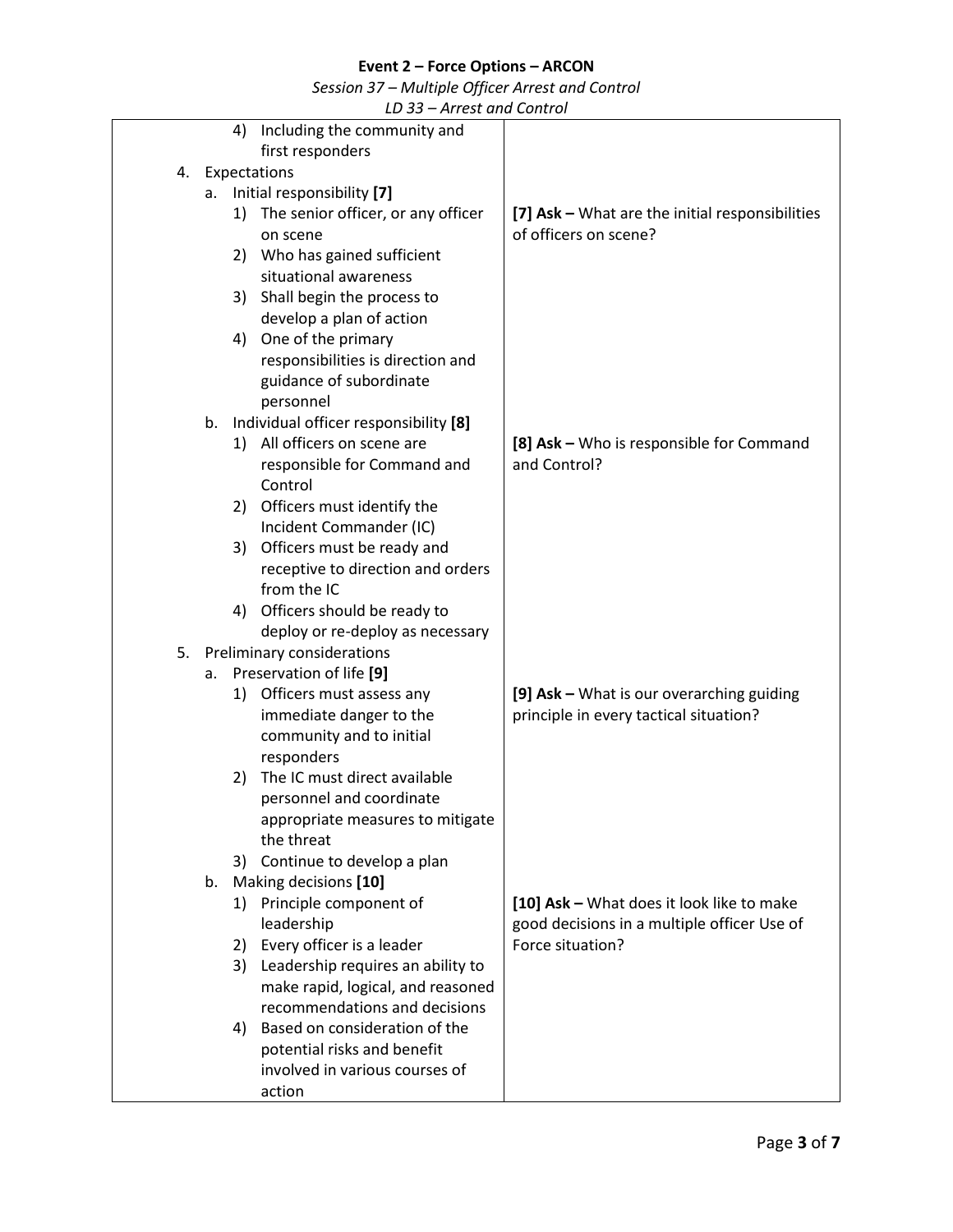*Session 37 – Multiple Officer Arrest and Control*

| LD 33 – Arrest and Control                |                                                   |
|-------------------------------------------|---------------------------------------------------|
| 5)<br>One must act appropriately and      |                                                   |
| immediately to rapidly                    |                                                   |
| developing situations                     |                                                   |
| 6) By instantaneously calling upon        |                                                   |
|                                           |                                                   |
| experience, training, and                 |                                                   |
| knowledge                                 |                                                   |
| 7) To formulate and then                  |                                                   |
| implement strategies                      |                                                   |
| B. Arrest and Control review [1]          |                                                   |
| 1. Searches and handcuffing               | [1] Arrest and Control Review                     |
|                                           |                                                   |
| a. Pedestrian stop                        | "Machine gun" breakdowns for each                 |
| 1) Contact and cover                      | technique                                         |
| 2) Pat down search                        | 2-3 reps per technique<br>$\bullet$               |
| 3) Speed cuffing                          | Discuss any questions or problems as<br>$\bullet$ |
| b. High risk pedestrian stop              | they arise                                        |
| 1) Contact and cover                      |                                                   |
| 2) High risk handcuffing                  |                                                   |
|                                           |                                                   |
| Control holds<br>2.                       |                                                   |
| a. C-grip position of advantage           | [2] Discuss - multiple officer tactics when       |
| b. Rear arm finger flex                   | one officer is using a control hold.              |
| Additional officer tactics [2]<br>c.      | Explore the options from different<br>$\bullet$   |
| 1) Control the other arm                  | positions.                                        |
| 2) Assist with handcuffing                |                                                   |
| 3.<br>Takedowns [3]                       | Encourage students to work together,              |
|                                           | not against each other.                           |
| Straight armlock takedown<br>а.           |                                                   |
| b. Clinch control                         | [3] Discuss - multiple officer tactics when       |
| Body fold takedown<br>c.                  | one officer is using a takedown.                  |
| Double leg takedown<br>d.                 | Explore the options from different<br>$\bullet$   |
| Rear clinch<br>e.                         | positions.                                        |
| f.<br>Rear double leg takedown            | Encourage students to work together,<br>٠         |
| Team takedown<br>g.                       |                                                   |
| 4. Ground control                         | not against each other.                           |
|                                           |                                                   |
| Mount control<br>а.                       |                                                   |
| Side control<br>b.                        |                                                   |
| Knee on belly control<br>c.               |                                                   |
| Twisting arm cuffing<br>d.                |                                                   |
| Key lock<br>e.                            |                                                   |
| f.<br>Arm crossface control               |                                                   |
| Take the back from mount<br>g.            |                                                   |
| h.<br>Lateral head displacement           |                                                   |
|                                           |                                                   |
| Sprawl<br>i.                              |                                                   |
| Trap and roll escape from the punch<br>j. |                                                   |
| Shrimp escape<br>k.                       |                                                   |
| Guard getup<br>I.                         |                                                   |
| m. Arm shoulder lock                      |                                                   |
| Grapevine rollover<br>n.                  |                                                   |
| Figure 4 weapon retention<br>о.           |                                                   |
|                                           |                                                   |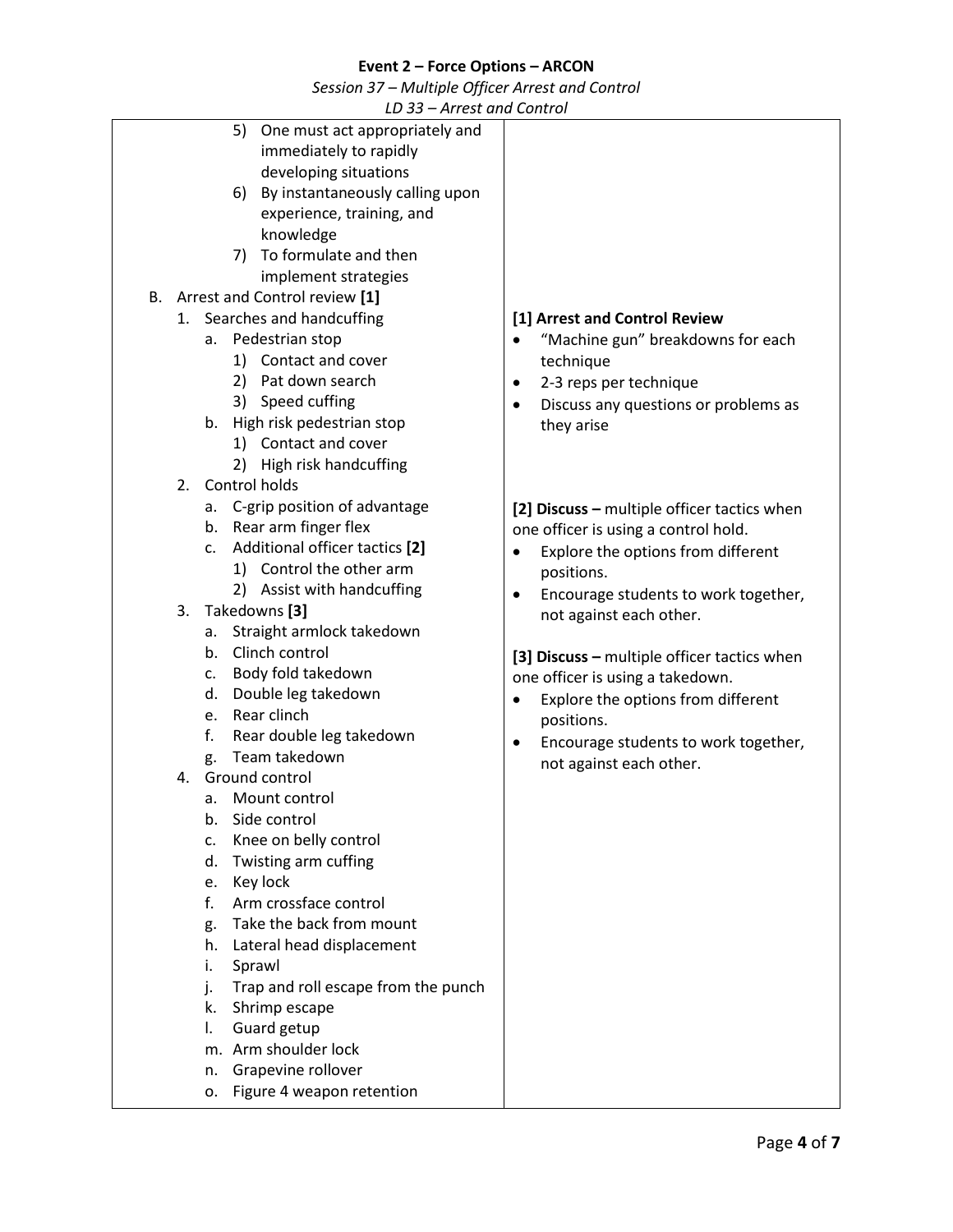*Session 37 – Multiple Officer Arrest and Control*

| Safe draw<br>p.<br>Additional officer tactics [4]<br>q.<br>Immediately control one of the<br>[4] Discuss - multiple officer tactics when<br>1)<br>suspect's limbs<br>one officer is in a ground fight.<br>Simultaneously, ask the primary<br>Explore the options from different<br>2)<br>٠<br>officer how to help<br>positions.<br>Communicate with the primary<br>3)<br>Encourage students to work together,<br>$\bullet$<br>officer to roll the suspect into a<br>not against each other.<br>handcuffing position<br>Carotid restraint control hold<br>5.<br>Carotid application<br>a.<br>Rear choke defense - frame escape<br>b.<br>Rear choke defense - emergency<br>c.<br>escape<br>Additional officer tactics [5]<br>d.<br>1) Assess the situation and evaluate<br>[5] Discuss - multiple officer tactics when<br>if it is necessary and feasible to<br>one officer is using a carotid restraint control<br>use your firearm<br>hold.<br>Immediately control one of the<br>2)<br>Explore the options from different<br>٠<br>suspect's limbs<br>positions.<br>Simultaneously, ask the primary<br>3)<br>Encourage students to work together,<br>$\bullet$<br>officer how to help<br>not against each other.<br>6. Personal weapons<br>Lead hand jab<br>а.<br>Rear hand cross<br>$b_{-}$<br>Elbows<br>C.<br>Front kick<br>d.<br>Knees<br>e.<br>Roundhouse kick<br>f.<br>A-frame kick<br>g.<br>Additional officer tactics [6]<br>h.<br>Assess the effectiveness of the<br>1)<br>[6] Discuss - multiple officer tactics when<br>force already used<br>one officer is in a ground fight.<br>Transition to another force<br>2)<br>Explore the options from different<br>option based on the suspect's<br>positions.<br>actions<br>Encourage students to work together,<br>a) Team takedown<br>not against each other.<br>Impact weapon<br>b)<br><b>TASER</b><br>c)<br>Communicate with your partner<br>3)<br>Impact weapons<br>7.<br>a. Power draw<br>Power stroke<br>b.<br>Power chop<br>c. | <b>THE COLUMN CONTROL</b> |  |
|---------------------------------------------------------------------------------------------------------------------------------------------------------------------------------------------------------------------------------------------------------------------------------------------------------------------------------------------------------------------------------------------------------------------------------------------------------------------------------------------------------------------------------------------------------------------------------------------------------------------------------------------------------------------------------------------------------------------------------------------------------------------------------------------------------------------------------------------------------------------------------------------------------------------------------------------------------------------------------------------------------------------------------------------------------------------------------------------------------------------------------------------------------------------------------------------------------------------------------------------------------------------------------------------------------------------------------------------------------------------------------------------------------------------------------------------------------------------------------------------------------------------------------------------------------------------------------------------------------------------------------------------------------------------------------------------------------------------------------------------------------------------------------------------------------------------------------------------------------------------------------------------------------------------------------------------------------------------------------------------|---------------------------|--|
|                                                                                                                                                                                                                                                                                                                                                                                                                                                                                                                                                                                                                                                                                                                                                                                                                                                                                                                                                                                                                                                                                                                                                                                                                                                                                                                                                                                                                                                                                                                                                                                                                                                                                                                                                                                                                                                                                                                                                                                             |                           |  |
|                                                                                                                                                                                                                                                                                                                                                                                                                                                                                                                                                                                                                                                                                                                                                                                                                                                                                                                                                                                                                                                                                                                                                                                                                                                                                                                                                                                                                                                                                                                                                                                                                                                                                                                                                                                                                                                                                                                                                                                             |                           |  |
|                                                                                                                                                                                                                                                                                                                                                                                                                                                                                                                                                                                                                                                                                                                                                                                                                                                                                                                                                                                                                                                                                                                                                                                                                                                                                                                                                                                                                                                                                                                                                                                                                                                                                                                                                                                                                                                                                                                                                                                             |                           |  |
|                                                                                                                                                                                                                                                                                                                                                                                                                                                                                                                                                                                                                                                                                                                                                                                                                                                                                                                                                                                                                                                                                                                                                                                                                                                                                                                                                                                                                                                                                                                                                                                                                                                                                                                                                                                                                                                                                                                                                                                             |                           |  |
|                                                                                                                                                                                                                                                                                                                                                                                                                                                                                                                                                                                                                                                                                                                                                                                                                                                                                                                                                                                                                                                                                                                                                                                                                                                                                                                                                                                                                                                                                                                                                                                                                                                                                                                                                                                                                                                                                                                                                                                             |                           |  |
|                                                                                                                                                                                                                                                                                                                                                                                                                                                                                                                                                                                                                                                                                                                                                                                                                                                                                                                                                                                                                                                                                                                                                                                                                                                                                                                                                                                                                                                                                                                                                                                                                                                                                                                                                                                                                                                                                                                                                                                             |                           |  |
|                                                                                                                                                                                                                                                                                                                                                                                                                                                                                                                                                                                                                                                                                                                                                                                                                                                                                                                                                                                                                                                                                                                                                                                                                                                                                                                                                                                                                                                                                                                                                                                                                                                                                                                                                                                                                                                                                                                                                                                             |                           |  |
|                                                                                                                                                                                                                                                                                                                                                                                                                                                                                                                                                                                                                                                                                                                                                                                                                                                                                                                                                                                                                                                                                                                                                                                                                                                                                                                                                                                                                                                                                                                                                                                                                                                                                                                                                                                                                                                                                                                                                                                             |                           |  |
|                                                                                                                                                                                                                                                                                                                                                                                                                                                                                                                                                                                                                                                                                                                                                                                                                                                                                                                                                                                                                                                                                                                                                                                                                                                                                                                                                                                                                                                                                                                                                                                                                                                                                                                                                                                                                                                                                                                                                                                             |                           |  |
|                                                                                                                                                                                                                                                                                                                                                                                                                                                                                                                                                                                                                                                                                                                                                                                                                                                                                                                                                                                                                                                                                                                                                                                                                                                                                                                                                                                                                                                                                                                                                                                                                                                                                                                                                                                                                                                                                                                                                                                             |                           |  |
|                                                                                                                                                                                                                                                                                                                                                                                                                                                                                                                                                                                                                                                                                                                                                                                                                                                                                                                                                                                                                                                                                                                                                                                                                                                                                                                                                                                                                                                                                                                                                                                                                                                                                                                                                                                                                                                                                                                                                                                             |                           |  |
|                                                                                                                                                                                                                                                                                                                                                                                                                                                                                                                                                                                                                                                                                                                                                                                                                                                                                                                                                                                                                                                                                                                                                                                                                                                                                                                                                                                                                                                                                                                                                                                                                                                                                                                                                                                                                                                                                                                                                                                             |                           |  |
|                                                                                                                                                                                                                                                                                                                                                                                                                                                                                                                                                                                                                                                                                                                                                                                                                                                                                                                                                                                                                                                                                                                                                                                                                                                                                                                                                                                                                                                                                                                                                                                                                                                                                                                                                                                                                                                                                                                                                                                             |                           |  |
|                                                                                                                                                                                                                                                                                                                                                                                                                                                                                                                                                                                                                                                                                                                                                                                                                                                                                                                                                                                                                                                                                                                                                                                                                                                                                                                                                                                                                                                                                                                                                                                                                                                                                                                                                                                                                                                                                                                                                                                             |                           |  |
|                                                                                                                                                                                                                                                                                                                                                                                                                                                                                                                                                                                                                                                                                                                                                                                                                                                                                                                                                                                                                                                                                                                                                                                                                                                                                                                                                                                                                                                                                                                                                                                                                                                                                                                                                                                                                                                                                                                                                                                             |                           |  |
|                                                                                                                                                                                                                                                                                                                                                                                                                                                                                                                                                                                                                                                                                                                                                                                                                                                                                                                                                                                                                                                                                                                                                                                                                                                                                                                                                                                                                                                                                                                                                                                                                                                                                                                                                                                                                                                                                                                                                                                             |                           |  |
|                                                                                                                                                                                                                                                                                                                                                                                                                                                                                                                                                                                                                                                                                                                                                                                                                                                                                                                                                                                                                                                                                                                                                                                                                                                                                                                                                                                                                                                                                                                                                                                                                                                                                                                                                                                                                                                                                                                                                                                             |                           |  |
|                                                                                                                                                                                                                                                                                                                                                                                                                                                                                                                                                                                                                                                                                                                                                                                                                                                                                                                                                                                                                                                                                                                                                                                                                                                                                                                                                                                                                                                                                                                                                                                                                                                                                                                                                                                                                                                                                                                                                                                             |                           |  |
|                                                                                                                                                                                                                                                                                                                                                                                                                                                                                                                                                                                                                                                                                                                                                                                                                                                                                                                                                                                                                                                                                                                                                                                                                                                                                                                                                                                                                                                                                                                                                                                                                                                                                                                                                                                                                                                                                                                                                                                             |                           |  |
|                                                                                                                                                                                                                                                                                                                                                                                                                                                                                                                                                                                                                                                                                                                                                                                                                                                                                                                                                                                                                                                                                                                                                                                                                                                                                                                                                                                                                                                                                                                                                                                                                                                                                                                                                                                                                                                                                                                                                                                             |                           |  |
|                                                                                                                                                                                                                                                                                                                                                                                                                                                                                                                                                                                                                                                                                                                                                                                                                                                                                                                                                                                                                                                                                                                                                                                                                                                                                                                                                                                                                                                                                                                                                                                                                                                                                                                                                                                                                                                                                                                                                                                             |                           |  |
|                                                                                                                                                                                                                                                                                                                                                                                                                                                                                                                                                                                                                                                                                                                                                                                                                                                                                                                                                                                                                                                                                                                                                                                                                                                                                                                                                                                                                                                                                                                                                                                                                                                                                                                                                                                                                                                                                                                                                                                             |                           |  |
|                                                                                                                                                                                                                                                                                                                                                                                                                                                                                                                                                                                                                                                                                                                                                                                                                                                                                                                                                                                                                                                                                                                                                                                                                                                                                                                                                                                                                                                                                                                                                                                                                                                                                                                                                                                                                                                                                                                                                                                             |                           |  |
|                                                                                                                                                                                                                                                                                                                                                                                                                                                                                                                                                                                                                                                                                                                                                                                                                                                                                                                                                                                                                                                                                                                                                                                                                                                                                                                                                                                                                                                                                                                                                                                                                                                                                                                                                                                                                                                                                                                                                                                             |                           |  |
|                                                                                                                                                                                                                                                                                                                                                                                                                                                                                                                                                                                                                                                                                                                                                                                                                                                                                                                                                                                                                                                                                                                                                                                                                                                                                                                                                                                                                                                                                                                                                                                                                                                                                                                                                                                                                                                                                                                                                                                             |                           |  |
|                                                                                                                                                                                                                                                                                                                                                                                                                                                                                                                                                                                                                                                                                                                                                                                                                                                                                                                                                                                                                                                                                                                                                                                                                                                                                                                                                                                                                                                                                                                                                                                                                                                                                                                                                                                                                                                                                                                                                                                             |                           |  |
|                                                                                                                                                                                                                                                                                                                                                                                                                                                                                                                                                                                                                                                                                                                                                                                                                                                                                                                                                                                                                                                                                                                                                                                                                                                                                                                                                                                                                                                                                                                                                                                                                                                                                                                                                                                                                                                                                                                                                                                             |                           |  |
|                                                                                                                                                                                                                                                                                                                                                                                                                                                                                                                                                                                                                                                                                                                                                                                                                                                                                                                                                                                                                                                                                                                                                                                                                                                                                                                                                                                                                                                                                                                                                                                                                                                                                                                                                                                                                                                                                                                                                                                             |                           |  |
|                                                                                                                                                                                                                                                                                                                                                                                                                                                                                                                                                                                                                                                                                                                                                                                                                                                                                                                                                                                                                                                                                                                                                                                                                                                                                                                                                                                                                                                                                                                                                                                                                                                                                                                                                                                                                                                                                                                                                                                             |                           |  |
|                                                                                                                                                                                                                                                                                                                                                                                                                                                                                                                                                                                                                                                                                                                                                                                                                                                                                                                                                                                                                                                                                                                                                                                                                                                                                                                                                                                                                                                                                                                                                                                                                                                                                                                                                                                                                                                                                                                                                                                             |                           |  |
|                                                                                                                                                                                                                                                                                                                                                                                                                                                                                                                                                                                                                                                                                                                                                                                                                                                                                                                                                                                                                                                                                                                                                                                                                                                                                                                                                                                                                                                                                                                                                                                                                                                                                                                                                                                                                                                                                                                                                                                             |                           |  |
|                                                                                                                                                                                                                                                                                                                                                                                                                                                                                                                                                                                                                                                                                                                                                                                                                                                                                                                                                                                                                                                                                                                                                                                                                                                                                                                                                                                                                                                                                                                                                                                                                                                                                                                                                                                                                                                                                                                                                                                             |                           |  |
|                                                                                                                                                                                                                                                                                                                                                                                                                                                                                                                                                                                                                                                                                                                                                                                                                                                                                                                                                                                                                                                                                                                                                                                                                                                                                                                                                                                                                                                                                                                                                                                                                                                                                                                                                                                                                                                                                                                                                                                             |                           |  |
|                                                                                                                                                                                                                                                                                                                                                                                                                                                                                                                                                                                                                                                                                                                                                                                                                                                                                                                                                                                                                                                                                                                                                                                                                                                                                                                                                                                                                                                                                                                                                                                                                                                                                                                                                                                                                                                                                                                                                                                             |                           |  |
|                                                                                                                                                                                                                                                                                                                                                                                                                                                                                                                                                                                                                                                                                                                                                                                                                                                                                                                                                                                                                                                                                                                                                                                                                                                                                                                                                                                                                                                                                                                                                                                                                                                                                                                                                                                                                                                                                                                                                                                             |                           |  |
|                                                                                                                                                                                                                                                                                                                                                                                                                                                                                                                                                                                                                                                                                                                                                                                                                                                                                                                                                                                                                                                                                                                                                                                                                                                                                                                                                                                                                                                                                                                                                                                                                                                                                                                                                                                                                                                                                                                                                                                             |                           |  |
|                                                                                                                                                                                                                                                                                                                                                                                                                                                                                                                                                                                                                                                                                                                                                                                                                                                                                                                                                                                                                                                                                                                                                                                                                                                                                                                                                                                                                                                                                                                                                                                                                                                                                                                                                                                                                                                                                                                                                                                             |                           |  |
|                                                                                                                                                                                                                                                                                                                                                                                                                                                                                                                                                                                                                                                                                                                                                                                                                                                                                                                                                                                                                                                                                                                                                                                                                                                                                                                                                                                                                                                                                                                                                                                                                                                                                                                                                                                                                                                                                                                                                                                             |                           |  |
|                                                                                                                                                                                                                                                                                                                                                                                                                                                                                                                                                                                                                                                                                                                                                                                                                                                                                                                                                                                                                                                                                                                                                                                                                                                                                                                                                                                                                                                                                                                                                                                                                                                                                                                                                                                                                                                                                                                                                                                             |                           |  |
|                                                                                                                                                                                                                                                                                                                                                                                                                                                                                                                                                                                                                                                                                                                                                                                                                                                                                                                                                                                                                                                                                                                                                                                                                                                                                                                                                                                                                                                                                                                                                                                                                                                                                                                                                                                                                                                                                                                                                                                             |                           |  |
|                                                                                                                                                                                                                                                                                                                                                                                                                                                                                                                                                                                                                                                                                                                                                                                                                                                                                                                                                                                                                                                                                                                                                                                                                                                                                                                                                                                                                                                                                                                                                                                                                                                                                                                                                                                                                                                                                                                                                                                             |                           |  |
|                                                                                                                                                                                                                                                                                                                                                                                                                                                                                                                                                                                                                                                                                                                                                                                                                                                                                                                                                                                                                                                                                                                                                                                                                                                                                                                                                                                                                                                                                                                                                                                                                                                                                                                                                                                                                                                                                                                                                                                             |                           |  |
|                                                                                                                                                                                                                                                                                                                                                                                                                                                                                                                                                                                                                                                                                                                                                                                                                                                                                                                                                                                                                                                                                                                                                                                                                                                                                                                                                                                                                                                                                                                                                                                                                                                                                                                                                                                                                                                                                                                                                                                             |                           |  |
|                                                                                                                                                                                                                                                                                                                                                                                                                                                                                                                                                                                                                                                                                                                                                                                                                                                                                                                                                                                                                                                                                                                                                                                                                                                                                                                                                                                                                                                                                                                                                                                                                                                                                                                                                                                                                                                                                                                                                                                             |                           |  |
|                                                                                                                                                                                                                                                                                                                                                                                                                                                                                                                                                                                                                                                                                                                                                                                                                                                                                                                                                                                                                                                                                                                                                                                                                                                                                                                                                                                                                                                                                                                                                                                                                                                                                                                                                                                                                                                                                                                                                                                             |                           |  |
|                                                                                                                                                                                                                                                                                                                                                                                                                                                                                                                                                                                                                                                                                                                                                                                                                                                                                                                                                                                                                                                                                                                                                                                                                                                                                                                                                                                                                                                                                                                                                                                                                                                                                                                                                                                                                                                                                                                                                                                             |                           |  |
|                                                                                                                                                                                                                                                                                                                                                                                                                                                                                                                                                                                                                                                                                                                                                                                                                                                                                                                                                                                                                                                                                                                                                                                                                                                                                                                                                                                                                                                                                                                                                                                                                                                                                                                                                                                                                                                                                                                                                                                             |                           |  |
|                                                                                                                                                                                                                                                                                                                                                                                                                                                                                                                                                                                                                                                                                                                                                                                                                                                                                                                                                                                                                                                                                                                                                                                                                                                                                                                                                                                                                                                                                                                                                                                                                                                                                                                                                                                                                                                                                                                                                                                             |                           |  |
|                                                                                                                                                                                                                                                                                                                                                                                                                                                                                                                                                                                                                                                                                                                                                                                                                                                                                                                                                                                                                                                                                                                                                                                                                                                                                                                                                                                                                                                                                                                                                                                                                                                                                                                                                                                                                                                                                                                                                                                             |                           |  |
|                                                                                                                                                                                                                                                                                                                                                                                                                                                                                                                                                                                                                                                                                                                                                                                                                                                                                                                                                                                                                                                                                                                                                                                                                                                                                                                                                                                                                                                                                                                                                                                                                                                                                                                                                                                                                                                                                                                                                                                             | Striking draw<br>d.       |  |
| Primary side strikes (collapsible)<br>e.                                                                                                                                                                                                                                                                                                                                                                                                                                                                                                                                                                                                                                                                                                                                                                                                                                                                                                                                                                                                                                                                                                                                                                                                                                                                                                                                                                                                                                                                                                                                                                                                                                                                                                                                                                                                                                                                                                                                                    |                           |  |
| f.<br>Additional officer tactics [7]                                                                                                                                                                                                                                                                                                                                                                                                                                                                                                                                                                                                                                                                                                                                                                                                                                                                                                                                                                                                                                                                                                                                                                                                                                                                                                                                                                                                                                                                                                                                                                                                                                                                                                                                                                                                                                                                                                                                                        |                           |  |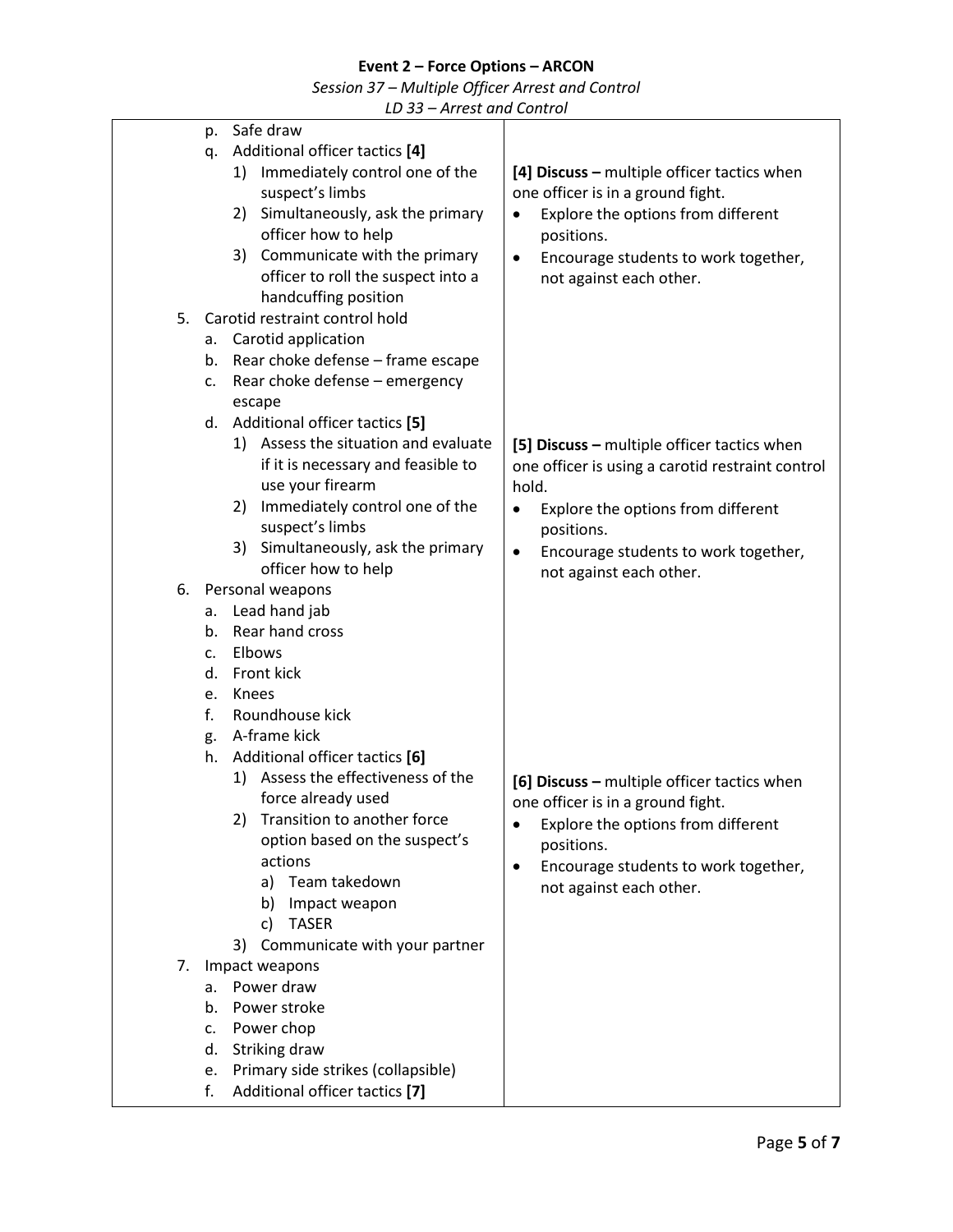| Event 2 – Force Options – ARCON                  |
|--------------------------------------------------|
| Session 37 - Multiple Officer Arrest and Control |
| LD 33 – Arrest and Control                       |

|                      | LD 33 = ATTEST UND CONTUOI                                                                                                                                    |                                                                                                                                                  |
|----------------------|---------------------------------------------------------------------------------------------------------------------------------------------------------------|--------------------------------------------------------------------------------------------------------------------------------------------------|
| 1)                   | Assess the effectiveness of the<br>force already used                                                                                                         | [7] Discuss – multiple officer tactics when<br>one officer is using, or has used, an impact                                                      |
| 2)<br>b)<br>C)<br>3) | Transition to another force<br>option based on the suspect's<br>actions<br>a) Team takedown<br>Impact weapon<br><b>TASER</b><br>Communicate with your partner | weapon.<br>Explore the options from different<br>٠<br>positions.<br>Encourage students to work together,<br>$\bullet$<br>not against each other. |
|                      |                                                                                                                                                               | <b>Run learning activity (30 minutes) [TTS</b><br>33.XI.A1-7] - Cover Officer Duties                                                             |